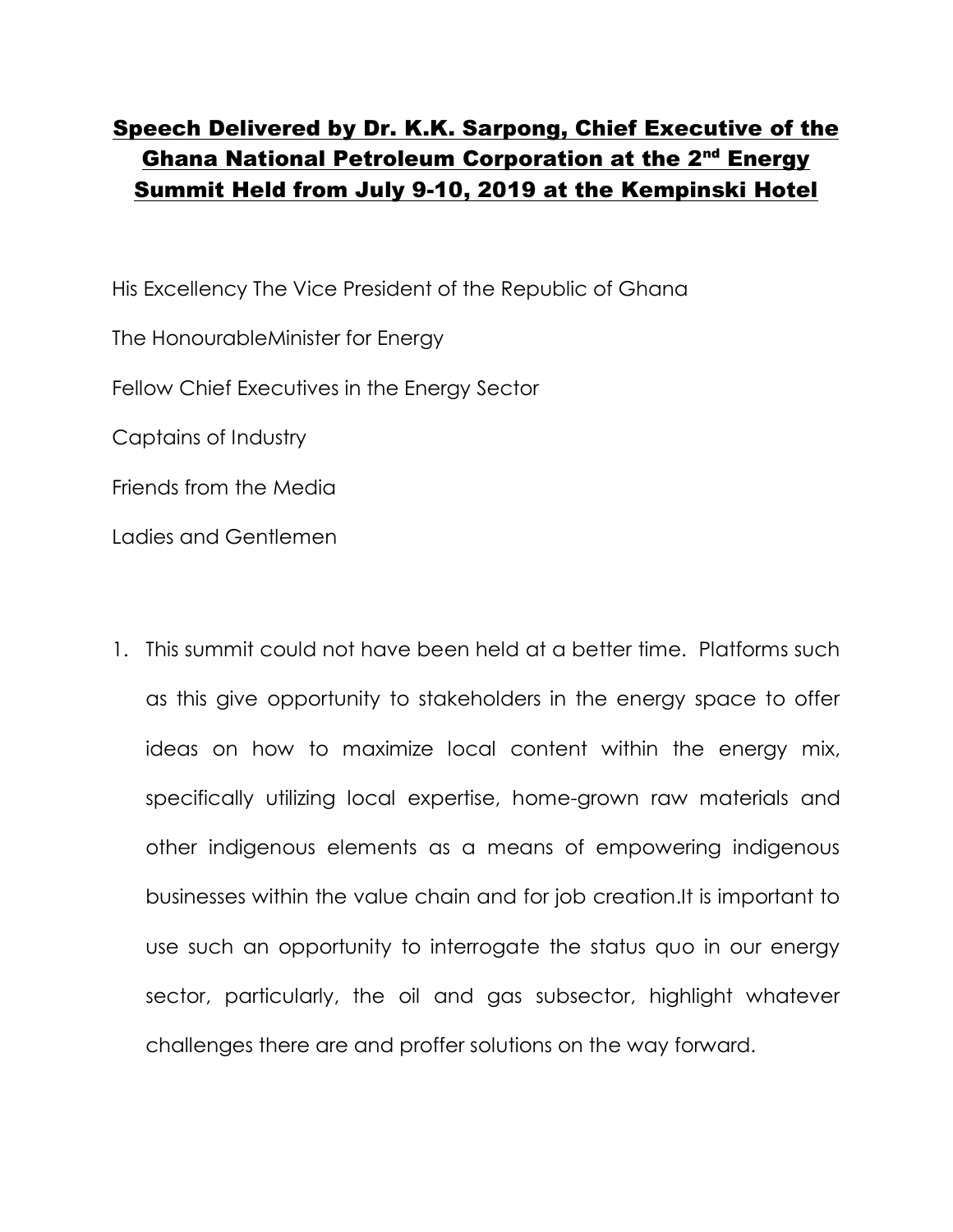- 2. There is a recognized need to develop local capacity in all aspects of the oil and gas value chain through education, skills and expertise development, transfer of technology and know-how and promote an active research and development regime through collaborative efforts locally and internationally.
- 3. Distinguished audience, in our dear country, in recent years, attention has been focused on the need to have a portion of locally produced materials, personnel, financing, goods and services rendered to the oil and gas industry with measurable monetary impact. In tandem with this goal is the pursuit of local content participation, which refers to the level of Ghanaian equity ownership in the oil and gas industry.
- 4. Ghanaian-owned businesses in the energy sector must be encouraged to increase their participation in thisemerging and growing sector. This, surely, will be a more sustainable way of realigning the sector to the needs of the country in terms of employment creation and economic growth whilst reducing the impact of capital flight on the economy.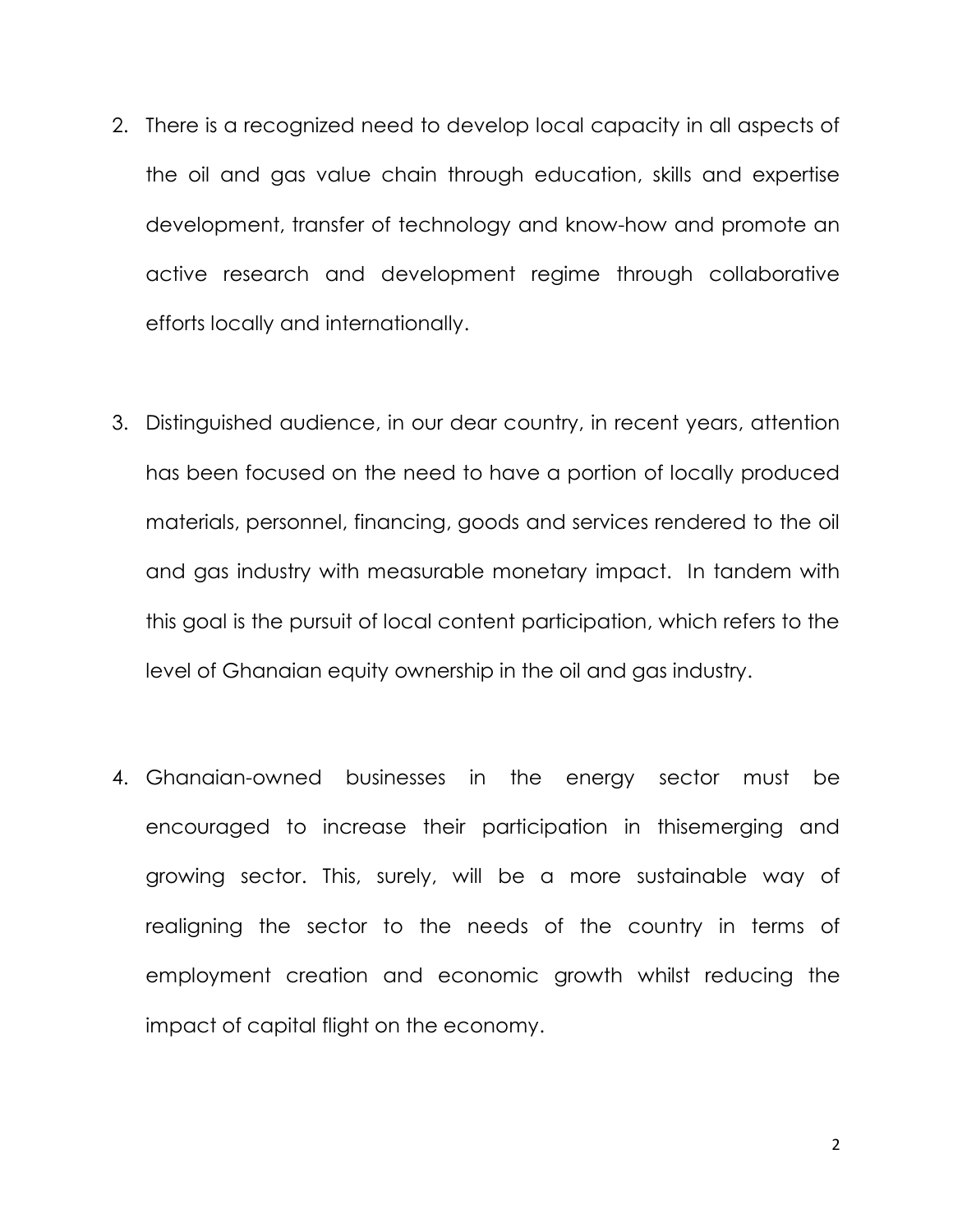- 5. Ladies and Gentlemen, Ghana's oil and gas industry continues to attract key global industry players on the back of sustained investor interest, due largely to the favorable investment climate and stable democracy. The potential of the sector to be a driver for Ghana's desired economic growth is evident. But I hold the view that true benefits of the oil and gas sector and ultimately economic growth can be obtained only when Ghanaians capture a respectable level of value from the sector. For a country pushing for self-dependency; a Ghana beyond Aid, this noble call is not misplaced, and the time to act is now.
- 6. I am sure distinguished participants will agree with me that the theme for this summit: "**Harnessing Opportunities in Ghana's Energy Sector— Making Local Participation a Practical Reality**" is not only appropriate but timely.
- 7. At this summit, let us share ideas that will ensure maximum local participation in the energy sector to help grow and develop our dear country.